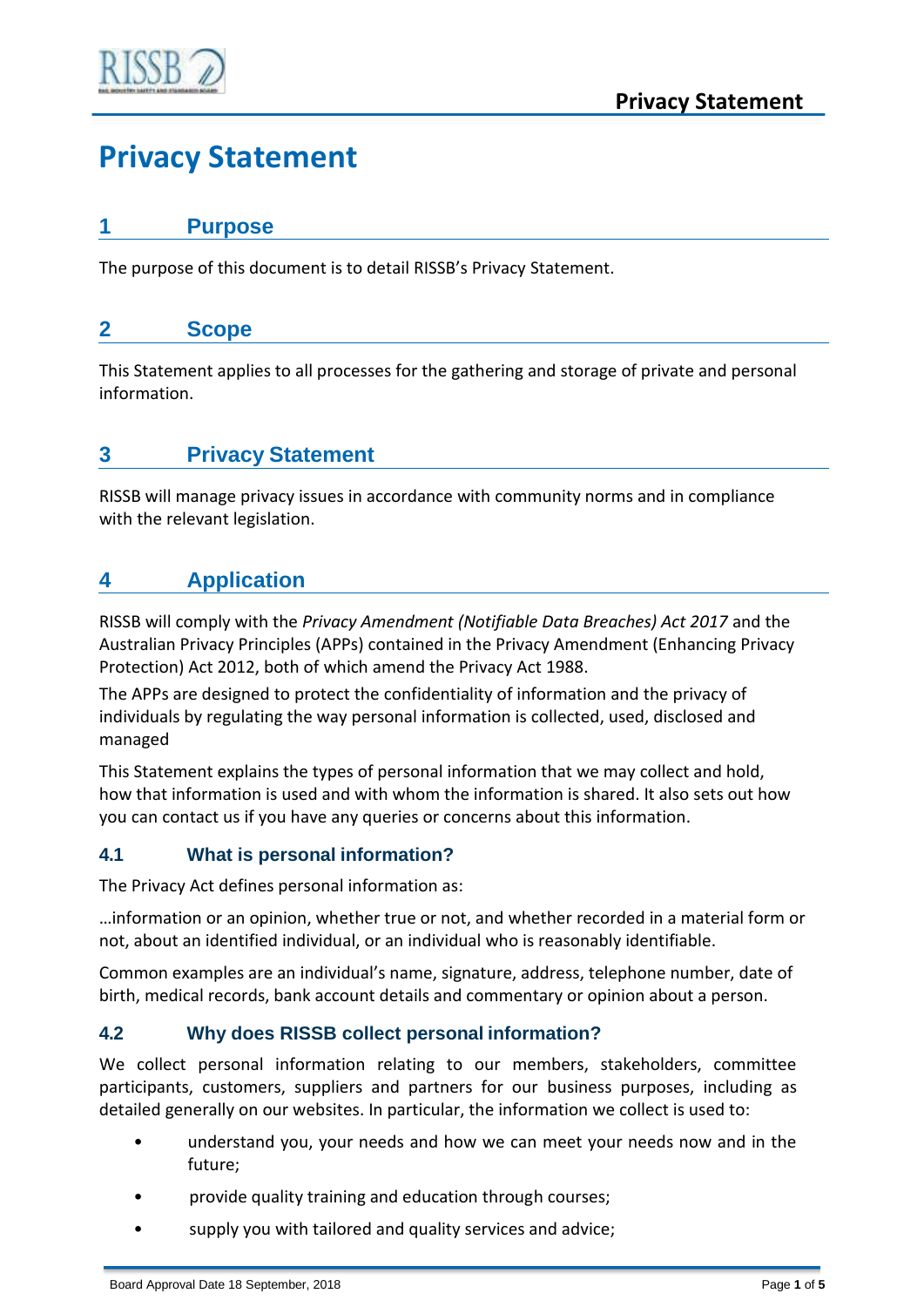

- understand current issues facing the rail industry
- comply with our legal obligations and
- manage our business and perform administrative and operational tasks, such as:
	- o Developing, tailoring, marketing and evaluating our services;
	- o Assisting with risk management;
	- o Training staff; and
	- o Undertaking planning, research and statistical analysis.

## **4.3 What personal information do we collect?**

The types of personal information we may collect include contact information (such as your name, address, email address, fax and telephone number), images, information about your employer or the organisation that nominated you (if you are a committee member), your newsletter preferences, your committee affiliations and any feedback that you provide to us about our products and services, our website, or other matters.

Personal information is collected in a variety of ways including; forms filled out by individuals (including via online forms), emails, telephone conversations, online user-generated content and market research, face-to-face meetings and interviews. Where necessary and with your consent, we supplement the information we receive from you with information from third party sources, such as your employer or nominating organisation (if you are a committee member).

You will have the option of not identifying yourself or using a pseudonym when you deal with us. However, if you choose not to provide the information we need to fulfil your request for a specific product or service or to participate in standards development activities we may not be able to provide you with the requested product or service or we may not be able to allow you to participate in our activities as a committee member.

#### Cookies

We use cookies to collect some statistical data about visitors to the websites. The cookie doesn't track any personal information about you or provide us with any way to contact you, and the cookie doesn't extract any information from your computer. We use cookies to gather statistics such as number of visits, pages viewed, types of transactions conducted, time online and documents downloaded to improve site usability.

If you wish to disable or remove cookies, please visit the 'Help' section of your browser or mobile device.

## **4.4 How might RISSB use and disclose your personal information?**

RISSB will use and disclose your personal information for the primary purpose of collection (e.g. Development Group membership, events and conferences, training), or for reasonably expected secondary purposes which are related to the primary purpose, or for purposes to which you have consented, and in other circumstances authorised by the Privacy Act.

Generally, RISSB will use and disclose your personal information for a range of purposes, including to:

- provide you with our products or services that you haverequested;
- respond to your queries orfeedback;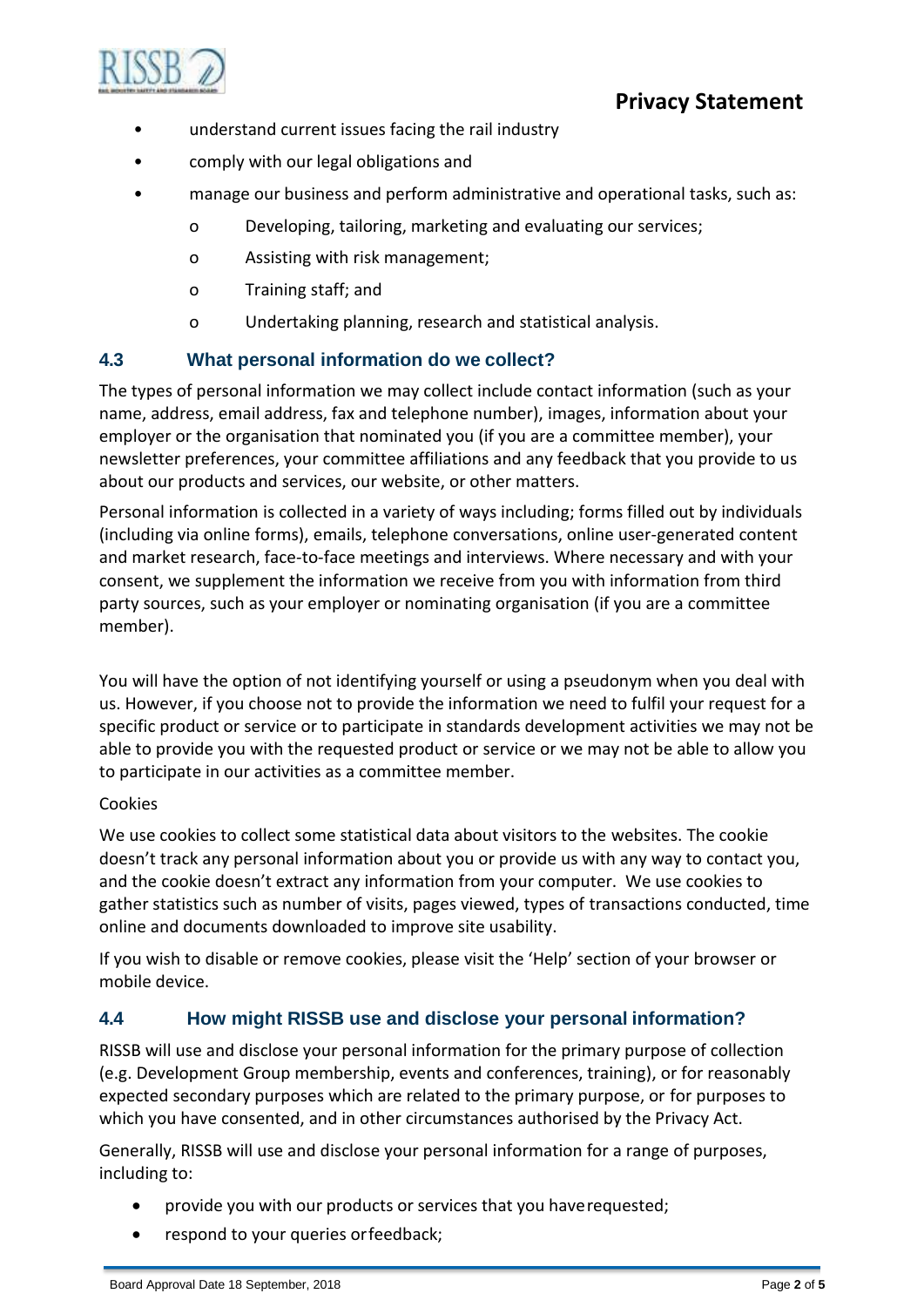

# **Privacy Statement**

- facilitate your participation in standards development in various capacities, including as a committee member;
- enable us to comply with our Standards Development Organisation (SDO) functions and requirements;
- provide you with any communications or publications in which we think you might be interested, or which you have requested;
- let you know about developments in our products, services, activities and programs that might be useful to you;
- facilitate your participation in forums, and training events;and
- consider employment applications.

#### **4.5 Disclosure of personal information to other parties**

RISSB will disclose your personal information to third parties such as our members, our professional advisers, our external service providers (providing services such as distribution of newsletters, standards and other publications, and market research), other standards development organisations, your employer or nominating organisation, government, statutory or regulatory bodies and other committee members as required.

We will also disclose your personal information if it is required or authorised by law, where disclosure is necessary to prevent a threat to life, health or safety, or where we are otherwise permitted by the Privacy Act.

Personal information may be included in documents that are identified as Committee-in-Confidence such as:

- opinions expressed in committee meetings and recorded in the meeting minutes, and comments submitted as part of the standards development process where committee members can be identified; and
- documents labelled as Committee-in-Confidence may be circulated within the committee or to the responsible parentcommittee.

We do not sell or license your personal information to third parties.

#### **4.6 Security and storage of personal information**

All personal information collected by RISSB through the website is stored electronically in a secure database. We will not store personal information for longer than necessary and when it is no longer required, it shall be deleted from the database. If, from time to time, any information stored by RISSB in electronic form is reproduced in hardcopy pursuant to the uses described in this Statement, or as otherwise permitted or required under law, RISSB shall ensure that such hardcopies are stored securely at its office premises and shall see to the safe destruction of any such hardcopies within the same period as the electronic data to which it corresponds.

RISSB occasionally uses software to conduct surveys with you via email. Some of your information which you disclose in participating in the survey will be stored in information systems and technical infrastructure hosted within world-class, SOC 2 accredited data centres. Physical security controls at these data centres include 24x7 monitoring, cameras, visitor logs, entry requirements, and dedicated hardware cages.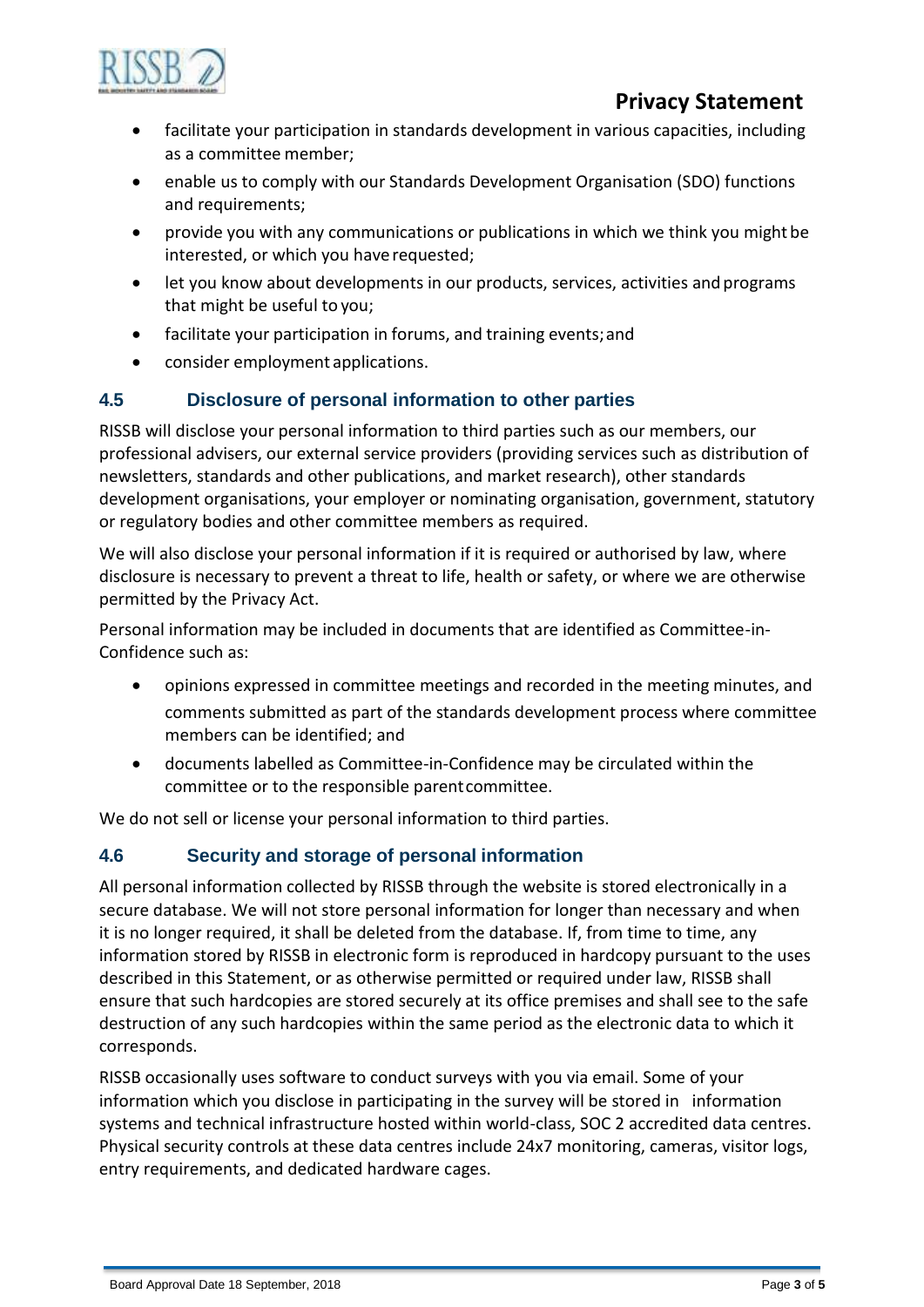

RISSB will take reasonable steps to protect the personal information we hold from misuse and loss and from unauthorised access, modification or disclosure. The ways we do this include:

- limiting physical access to our premises;
- limiting access to the information we collect about you (for instance, only those of our personnel who need your information to carry out our business activities are allowed access. e.g. committee members only have access to the contact details of membersof their own committee and not other committees);
- requiring any third-party providers to have acceptable security measures tokeep personal information secure,and
- putting in place physical, electronic, and procedural safeguards in line with industry standards.

If we no longer require your personal information and are not legally required to retain it, RISSB will take reasonable steps to destroy or permanently de-identify the personal information.

#### **4.7 Links from our website to other websites**

Our website contains links to third party websites. We do not operate these websites and therefore are not responsible for the collection or handling of personal information by the operators of these websites.

#### **4.8 Accessing the information, we hold about you**

Under the APPs, you will be able to obtain a copy of the personal information that we hold about you. The APPs provide some exceptions to your rights in this regard. To make a request to access this information, please contact us in writing. We will require you to verify your identity and specify what information you require.

#### **4.9 Updating your personal information**

We endeavour to ensure that the personal information we hold about you is accurate, complete and up-to-date. Please contact RISSB if you believe that the information we hold about you requires correction or is out-of-date.

#### **4.10 Sending information overseas**

Personal information is sent overseas in limited circumstances, including to:

- committee members who reside overseas, who will be provided with the contact details of other members of their committee, to enable their participation instandards development; and
- external service providers that assist our organisation with market research and the distribution of ourproducts.

RISSB will not send your personal information to any other recipient outside Australia without obtaining your consent or otherwise complying with the APPs.

#### **4.11 Updates to this Statement**

This Privacy Statement will be reviewed from time to time to take account of new laws and technology, changes to our operations and practices and the changing business environment.